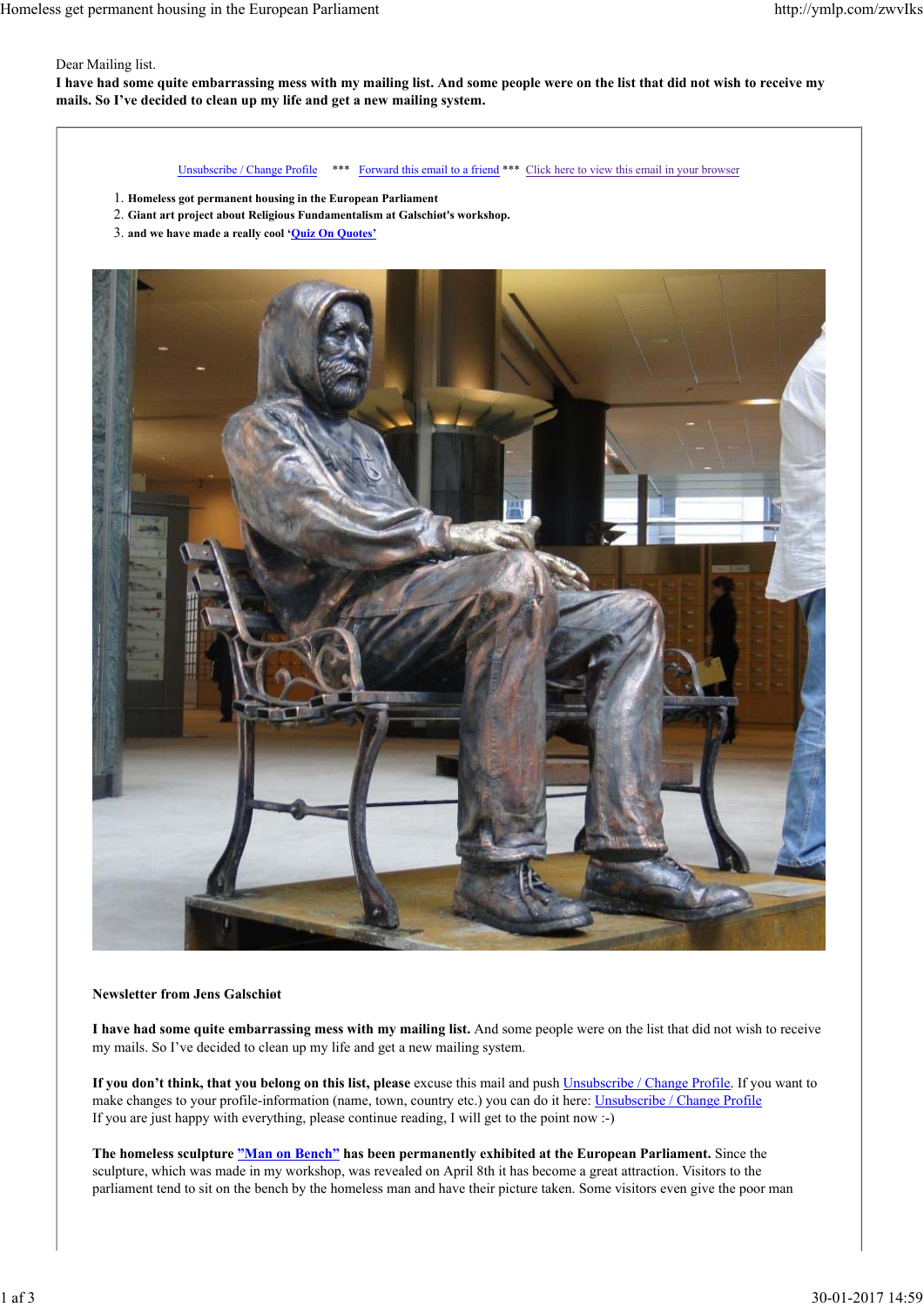money which was quite a surprise for me. It has now been decided that the money "Man on Bench" receives will go to charity.

**It is not the first time that the sculpture is placed in Brussels.** By arrangement of Parliamentarian Britta Thomsen it has been a part of a larger exhibition of homeless sculptures in connection to EUs year of poverty and social exclusion in 2010.

**The sculpture is one of 13 life size bronze sculptures of homeless people**. They have before been touring Europe to put focus on the social exclusion and the people who have a hard time finding their place in our rational effective society. Back then the tour got a lot of attention, as a large number of 'homeless' bronze statues were placed in the public areas. It was in some ways an interactive street art-exhibition. People, who were actually homeless, showed visitors the exhibition while telling them about the tough life as a homeless.

**The idea of making the homeless sculpture-campaign grew from a cooperation between** my organization Art In Defense Of Humanism and the Danish NGO 'Project UDENFOR' (project OUTSIDE) which works with homelessness in Copenhagen. Amongst other things the exhibition made way for working with the homeless' own organization SAND. Not to mention cooperation with the international organization Feantsa. This is a European organization for social workers, who work with the problems in relation to homelessness. See info and photos

**See the united press release** from Britta Thomsen, Jens Galschiøt and project UDENFOR.

# **Giant art project about Religious Fundamentalism at this workshop.**

**10 art employees are currently working full time to prepare** what will probably be the workshops biggest project namely the art- and dialogue project 'The Children of Abraham'.

**The project puts focus on religious fundamentalism** within Judaism, Christianity and Islam. The project is to establish a constructive dialog and bridge the gap between Jews, Christians and Muslims. The dialog is staged through the art installation 'Fundamentalism' and 600 'light' ('good', compassionate etc.) and 'dark' quotes from the Torah, Bible and Quran.

**See description of the project in (PDF)** Danish - English - German and Spanish.

**We have made a secretariat**, which is organizing the dialogue process and the exhibitions. At the workshop we are working full time on making the 80 square meters and 14 tons "Fundamentalism"- sculpture which the project revolves around. It is built by 8000 copper books, which forms the letters 'F.U.N.D.A.M.E.N.T.A.L.I.S.M'. The letters are placed in a big circle. In the exterior of the sculpture circle, 14 big flat screens display the 'light' quotes, in the interior the 'dark' quotes are displayed. See info and photos

**The grand opening/revealing** of the sculpture will take place at Art Center "Silkeborg Bad" (in Denmark) in January, 2015.

**We are also working on 10 minor sculpture-pedestals**, which will very soon be used for exhibitions throughout Denmark. Amongst other things we 'invade' the political 'Peoples Summit' in Bornholm with a range of Sculptures, screens displaying quotations and lots of activists.

**Competition: We have made a really cool 'Quiz On Quotes'**, where you have to guess the origin of quotations from the holy books The Torah, The Bible and The Quran. Try it! – its rather fun, and it will make you smarter and prettier (that's a garantee). Moreover you can win a copper book-sculpture from 'Fundamentalism'-art installation.

**In a later mail we will send out more information about the project.**

Many kind regards. And do remember to enjoy the spring time.

Jens Galschiøt



The minor sculpture-pedestals